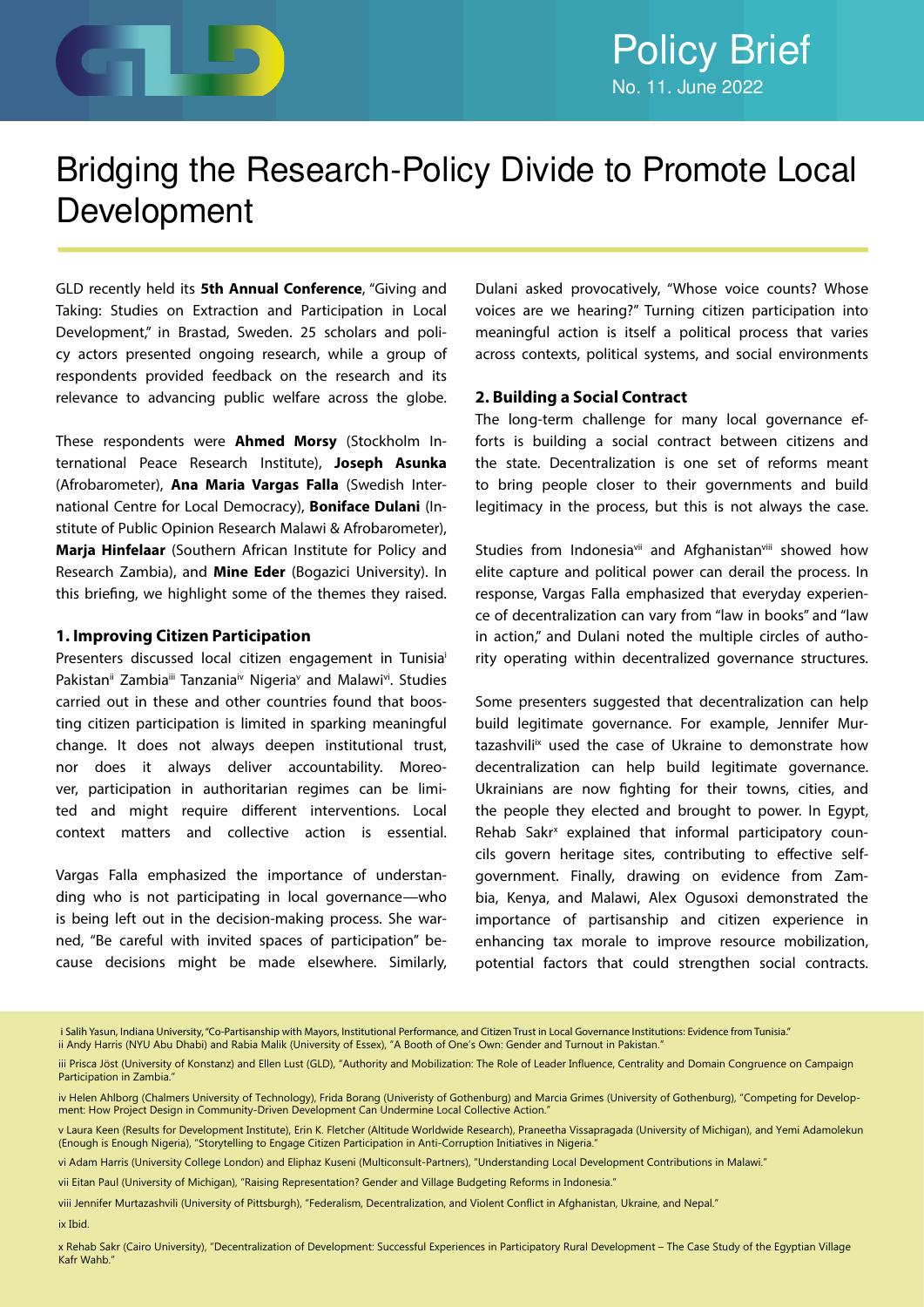These institutional practices have important implications for building trust and potentially strengthening the social contract between government and citizens. Morsy wondered whether these insights could strengthen nation-building efforts where there is a crisis of legitimacy. Eder suggested that, by uncovering the unintended consequences of institutional design, scholars and policymakers are locating the different dimensions of statehood, especially the critical activities occurring beyond the state.

### **3. Holding Leaders Accountable**

"It is time to refocus the role of leadership" to authorities like chiefs, tribal heads, and party leaders, said Morsy. "We need to find the right language to translate this knowledge into action." This is particularly important as non-state leaders might have an outsized influence on ordinary citizens' everyday experiences.

Presentations shed light on local leadership accountability, including how traditional institutions in Ghana shape chieftaincy vacancies;xii socially embedded and centrally networked local leaders in Zambia spur collective mobilization;xiii strong relationships between bureaucrats and civil society organizations in Nairobi advance programmatic policies, $x^i$  and; gender quotas for development leaders can amplify women's voices.xv

Asunka explained that refocusing the study of accountability on to different types of leaders requires a better understanding of the relationship between leaders and society. Elections are not always the answer to improving accountability. In some contexts, local leaders might respond better to shaming mechanisms, while in others, honor mechanisms might work better. Nonetheless, Asunka warned that we should not let governments off the hook: "Are we expecting too much from citizens, and not enough from governments?" he asked.

### **4. Engagement with Policymakers and Local Communities**

"How do we create citizen awareness and participation through our work?" Hinfelaar wondered. This is a challenge that all researchers face. Participants made a few suggestions to improve the policy relevance of their work, including:

- Improve collaboration between researchers, policymakers, and community members when designing interventions.
- Use more integrative research methods.
- Consider how research findings can empower local populations.
- Partner with interlocutors to share research findings.
- Invest in long-term relationships to build credibility on the ground.

An important takeaway is, as Hinfelaar noted, that not all scholars need to make traction in policymaking. Researchers might sit on a lot of knowledge but being humble about one's own competence is a skill itself: "We need to understand our limitations," Asunka explained. Yet scholars can continue to play an active role by providing specific and relevant evidence that is tailored to the context, while keeping an open dialogue with policymakers to improve impact on the ground.

xi Alex Oguso (Kenya Revenue Authority), Ellen Lust (GLD), and Cecilia Ahsan Jansson (University of Gothenburg), "Enhancing Tax Morale for Improved Domestic Resource Mobilization in Sub-Saharan Africa: Evidence from a Cross-Country Survey."

xii Daniel Appiah (University of Ghana Business School), John-Paul Adjadeh (Ghana Ministry of Chieftaincy and Religious Affairs), and Ellen Lust (GLD), "Traditional Leadership Contestations in Ghana: The Role of Gender and Institutions on Chieftaincy Succession Resolution."

xiii Prisca Jöst (University of Konstan) and Ellen Lust (GLD), "Authority and Mobilization."

xiv Christopher Gore (Toronto Metropolitan), "Urban Policy Diffusion in Africa: Explaining Convergence and Divergence in Cities."

xv Eitan Paul (University of Michigan), "Raising Representation? Gender and Village Budgeting Reforms in Indonesia."